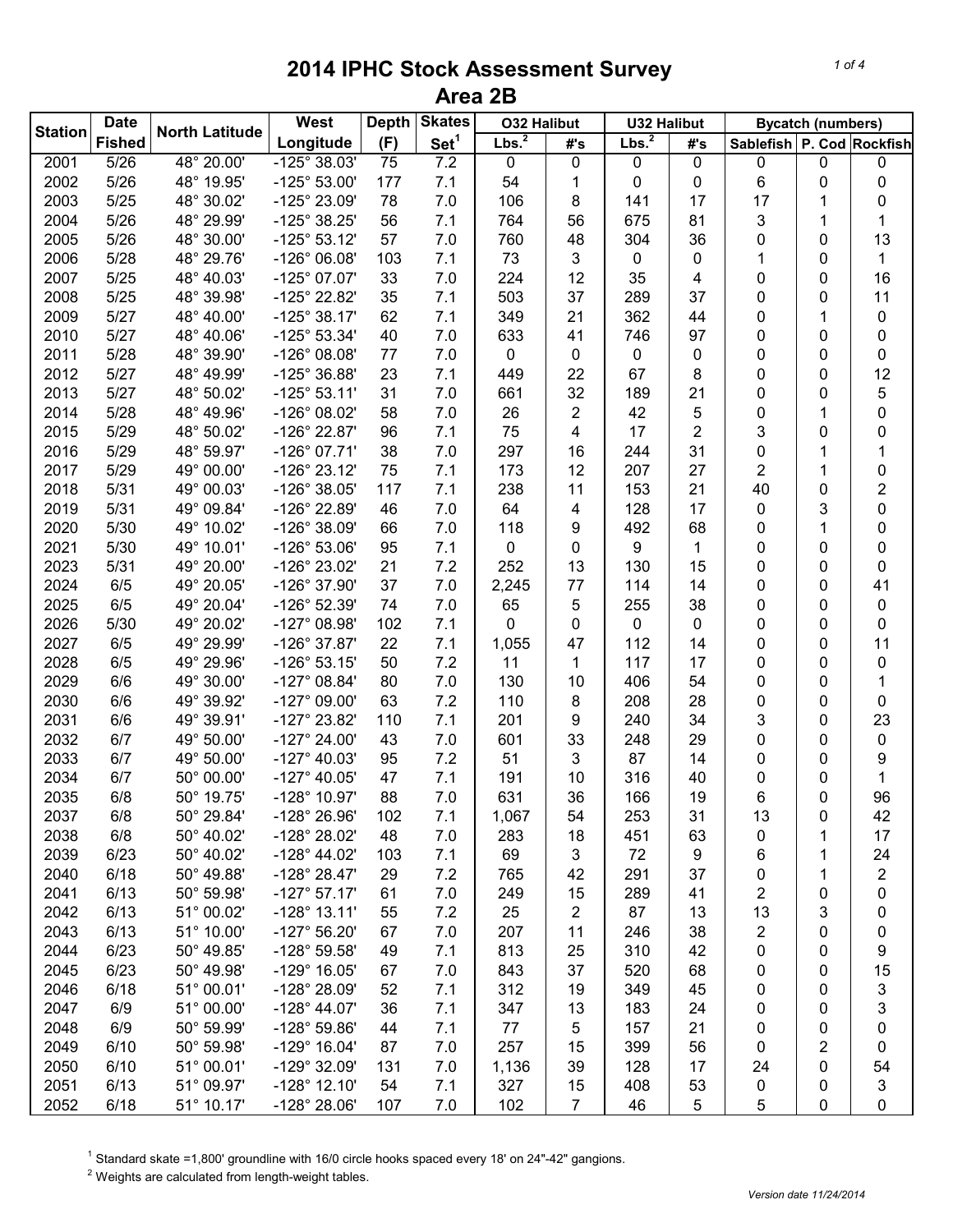| <b>Station</b> | <b>Date</b>   | <b>North Latitude</b>         | West                  | <b>Depth</b> | <b>Skates</b>    | <b>O32 Halibut</b> |     | <b>U32 Halibut</b> |                 | <b>Bycatch (numbers)</b>  |   |           |
|----------------|---------------|-------------------------------|-----------------------|--------------|------------------|--------------------|-----|--------------------|-----------------|---------------------------|---|-----------|
|                | <b>Fished</b> |                               | Longitude             | (F)          | Set <sup>1</sup> | Lbs. <sup>2</sup>  | #'s | Lbs. <sup>2</sup>  | #'s             | Sablefish P. Cod Rockfish |   |           |
| 2053           | 6/9           | $\overline{51^{\circ} 09.97}$ | $-128^{\circ}$ 44.19' | 53           | 7.2              | 109                | 8   | 527                | $\overline{77}$ | 0                         | 0 | $\pmb{0}$ |
| 2054           | 6/9           | 51° 10.00'                    | -129° 00.09'          | 73           | 7.0              | 280                | 16  | 703                | 92              | 0                         | 2 | 0         |
| 2055           | 6/10          | 51° 10.03'                    | -129° 15.98'          | 146          | 7.0              | 749                | 36  | 311                | 37              | 40                        | 0 | 8         |
| 2056           | 6/10          | 51° 10.00'                    | -129° 31.96'          | 155          | 7.1              | 883                | 37  | 237                | 29              | 27                        | 0 | 2         |
| 2057           | 6/14          | 51° 20.03'                    | $-127^{\circ}55.05'$  | 77           | 7.1              | 111                | 6   | 76                 | 12              | 4                         | 1 | $\pmb{0}$ |
| 2058           | 6/14          | 51° 19.98'                    | -128° 10.93'          | 45           | 7.2              | 96                 | 4   | 214                | 31              | 0                         | 0 | 3         |
| 2059           | 6/15          | 51° 20.05'                    | -128° 26.87'          | 81           | 7.0              | 40                 | 2   | 74                 | 11              | 6                         | 1 | 1         |
| 2060           | 6/15          | 51° 20.02'                    | $-128^{\circ}$ 42.88' | 114          | 7.2              | 91                 | 6   | 8                  | 1               | 4                         | 0 | 4         |
| 2061           | 6/24          | 51° 20.00'                    | -128° 59.22'          | 133          | 7.0              | 1,257              | 88  | 458                | 54              | 25                        | 0 | 5         |
| 2062           | 6/24          | 51° 19.96'                    | $-129°$ 15.43'        | 129          | 7.1              | 592                | 43  | 386                | 45              | $\overline{\mathbf{c}}$   | 0 | 17        |
| 2063           | 6/25          | 51° 19.99'                    | -129° 31.04'          | 112          | 7.2              | 532                | 34  | 454                | 56              | 11                        | 0 | 4         |
| 2064           | 6/25          | 51° 20.02'                    | $-129°$ 47.11'        | 131          | 7.0              | 393                | 24  | 149                | 20              | 68                        | 0 | 6         |
| 2065           | 6/14          | 51° 29.84'                    | -128° 10.96'          | 45           | 7.1              | 517                | 19  | 175                | 24              | 0                         | 0 | 16        |
| 2066           | 6/15          | 51° 30.04'                    | -128° 27.31'          | 102          | 7.1              | 416                | 18  | 12                 | 2               | 3                         | 0 | 3         |
| 2067           | 6/15          | 51° 30.09'                    | $-128^{\circ}$ 42.88' | 49           | 7.1              | 41                 | 3   | 251                | 39              | 0                         | 0 | 0         |
| 2068           | 6/24          | 51° 30.00'                    | $-128°58.81'$         | 24           | 7.0              | 677                | 41  | 307                | 39              | 0                         | 0 | 0         |
| 2069           | 6/24          | 51° 29.98'                    | $-129^{\circ}$ 14.80' | 26           | 7.0              | 1,629              | 69  | 571                | 65              | 0                         | 0 | 12        |
| 2070           | 6/25          | 51° 29.97'                    | -129° 31.02'          | 54           | 7.1              | 3,176              | 97  | 378                | 43              | 0                         | 0 | 43        |
| 2071           | 6/25          | 51° 29.96'                    | $-129^{\circ}$ 47.00' | 91           | 7.0              | 2,312              | 85  | 278                | 34              | 38                        | 0 | 80        |
| 2072           | 6/26          | 51° 29.96'                    | -130° 03.04'          | 159          | 7.0              | 780                | 32  | 94                 | 11              | 47                        | 0 | 32        |
| 2073           | 6/17          | 51° 40.05'                    | -128° 25.99'          | 78           | 7.0              | 209                | 12  | 181                | 24              | 0                         | 0 | 2         |
| 2074           | 6/16          | 51° 39.97'                    | $-128^{\circ} 58.80'$ | 27           | 7.0              | 395                | 27  | 161                | 20              | 0                         | 0 | $\pmb{0}$ |
| 2075           | 6/16          | 51° 40.06'                    | $-129°$ 14.87'        | 31           | 7.1              | 733                | 51  | 591                | 76              | 0                         | 0 | $\pmb{0}$ |
| 2076           | 6/26          | 51° 40.03'                    | $-129°31.21'$         | 53           | 7.0              | 24                 | 2   | 38                 | 5               | $\mathbf 0$               | 0 | 0         |
| 2077           | 6/26          | 51° 40.01'                    | $-129^{\circ}$ 47.30' | 146          | 7.0              | 342                | 17  | 93                 | 12              | 70                        | 0 | 3         |
| 2078           | 6/17          | 51° 49.99'                    | -128° 26.25'          | 71           | 7.1              | 356                | 24  | 333                | 42              | 1                         | 0 | 15        |
| 2079           | 6/17          | 51° 49.94'                    | -128° 42.09'          | 56           | 7.0              | 113                | 8   | 354                | 48              | 0                         | 3 | 0         |
| 2080           | 6/16          | 51° 50.02'                    | -128° 57.88'          | 43           | 7.0              | 631                | 46  | 571                | 69              | 0                         | 0 | 25        |
| 2081           | 6/16          | 51° 50.13'                    | -129° 13.96'          | 65           | 7.1              | 76                 | 4   | 49                 | 6               | 0                         | 0 | 3         |
| 2082           | 6/27          | 51° 49.91'                    | -129° 30.91'          | 138          | 7.2              | 344                | 16  | 86                 | 10              | 16                        | 0 | 45        |
| 2083           | 6/28          | 52° 00.10'                    | $-128^{\circ}$ 41.97' | 90           | 7.1              | 120                | 9   | 159                | 20              | 1                         | 0 | 3         |
| 2084           | 6/27          | 52° 00.00'                    | $-128°58.14'$         | 74           | 7.0              | 1,082              | 59  | 850                | 109             | 0                         | 0 | 3         |
| 2085           | 6/27          | 51° 59.97'                    | $-129°$ 14.01'        | 96           | 7.1              | 243                | 13  | 144                | 18              | 0                         | 0 | 1         |
| 2086           | 6/28          | 52° 09.86'                    | $-128^{\circ}$ 41.03' | 119          | 6.9              | 88                 | 5   | 47                 | $\overline{7}$  | $\overline{7}$            | 0 | 24        |
| 2087           | 7/8           | 51° 40.06'                    | -130° 03.00'          | 190          | 7.0              | 45                 | 3   | 48                 | 6               | 66                        | 0 | 18        |
| 2088           | 7/8           | 51° 40.14'                    | $-130^{\circ}$ 19.00' | 135          | 7.0              | 1,044              | 37  | 76                 | 9               | 12                        | 0 | 7         |
| 2089           | 7/7           | 51° 50.11'                    | $-129^{\circ}$ 47.00' | 138          | 7.0              | 191                | 12  | 106                | 12              | 6                         | 1 | 10        |
| 2090           | 7/8           | 51° 50.00'                    | -130° 03.00'          | 97           | 7.0              | 1,092              | 39  | 157                | 18              | 8                         | 1 | 32        |
| 2091           | 7/8           | 51° 50.14'                    | $-130^{\circ}$ 19.00' | 116          | 7.0              | 1,671              | 66  | 129                | 16              | 4                         | 1 | 26        |
| 2092           | 8/1           | 51° 49.88'                    | -130° 35.00'          | 163          | 7.0              | 1,940              | 86  | 179                | 22              | 14                        | 0 | 36        |
| 2093           | 7/9           | 51° 50.05'                    | $-130^{\circ}$ 52.00' | 102          | 7.0              | 1,193              | 31  | 75                 | 10              | 3                         | 0 | 80        |
| 2094           | 7/7           | 51° 58.55'                    | $-129°$ 26.10'        | 115          | 7.0              | 85                 | 4   | 106                | 14              | $\overline{7}$            | 1 | 63        |
| 2095           | 7/7           | 52° 00.09'                    | $-129^{\circ}$ 47.00' | 62           | 7.0              | 514                | 29  | 347                | 47              | 0                         | 0 | 56        |
| 2096           | 8/8           | 52° 00.15'                    | -130° 03.00'          | 75           | 7.0              | 1,218              | 62  | 835                | 109             | 0                         | 0 | 8         |
| 2097           | 8/1           | 51° 59.75'                    | $-130^{\circ}$ 19.00' | 190          | 7.0              | 225                | 8   | 26                 | 3               | 96                        | 0 | 5         |
| 2098           | 8/1           | 52° 00.00'                    | -130° 35.00'          | 134          | 7.0              | 907                | 44  | 188                | 24              | 67                        | 1 | 3         |
| 2099           | 7/9           | 52° 00.05'                    | $-130^{\circ}$ 52.00' | 100          | 7.0              | 571                | 17  | 181                | 23              | 0                         | 1 | 3         |
| 2100           | 8/9           | 52° 10.13'                    | $-128^{\circ}$ 57.00' | 84           | 7.0              | 958                | 37  | 212                | 27              | 9                         | 2 | 48        |
| 2101           | 8/9           | 52° 09.88'                    | $-129^{\circ}$ 14.00' | 93           | 7.0              | 407                | 19  | 250                | 30              | 11                        | 0 | 2         |
| 2102           | 8/8           | 52° 10.00'                    | -129° 29.78'          | 113          | 7.0              | 50                 | 2   | $\pmb{0}$          | 0               | $\overline{c}$            | 1 | 15        |

<sup>1</sup> Standard skate =1,800' groundline with 16/0 circle hooks spaced every 18' on 24"-42" gangions.

Weights are calculated from length-weight tables.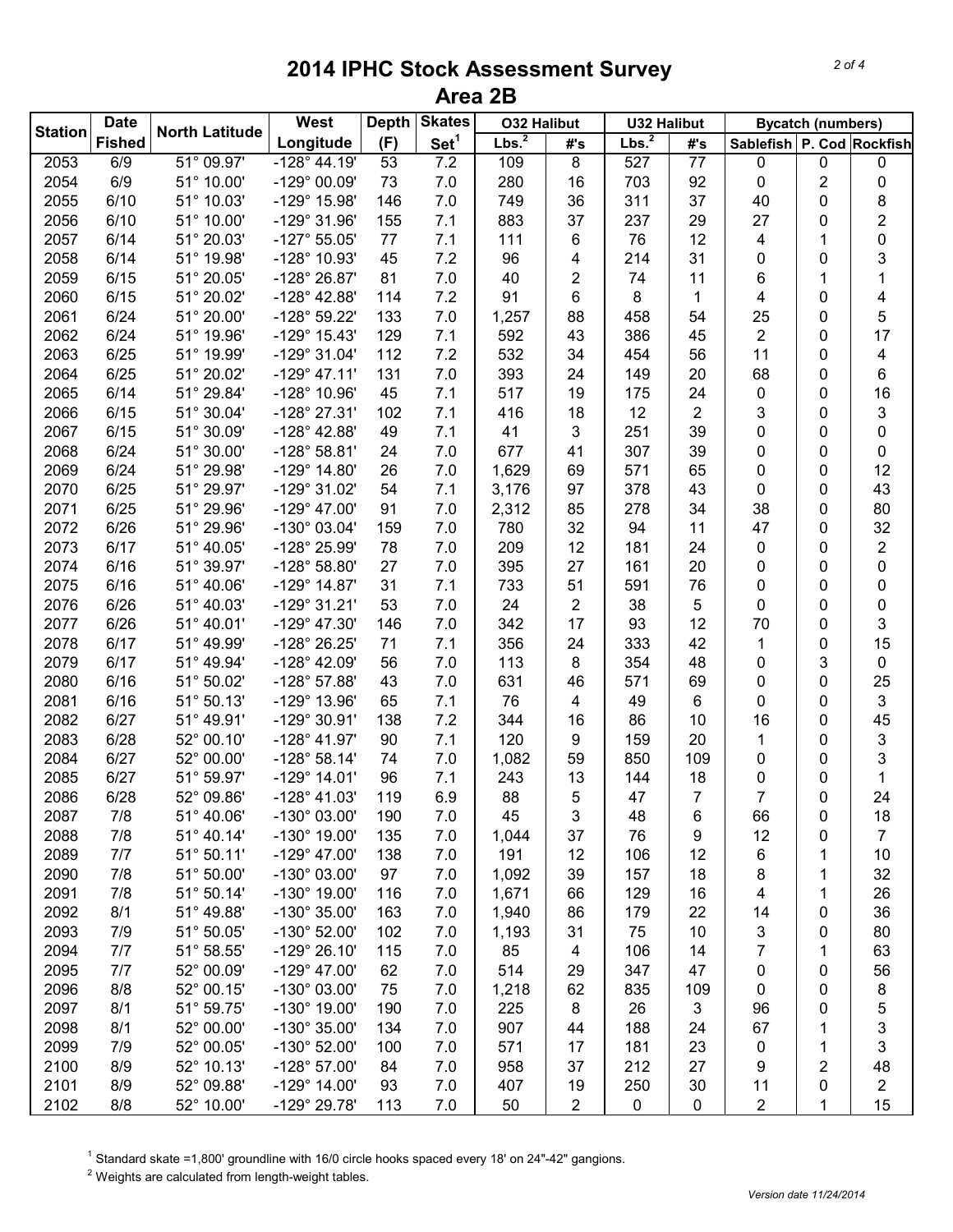|                | <b>Date</b>   |                               | West                  | <b>Skates</b><br><b>Depth</b> |                  | <b>O32 Halibut</b> |     | <b>U32 Halibut</b> |              | <b>Bycatch (numbers)</b>      |                |                         |
|----------------|---------------|-------------------------------|-----------------------|-------------------------------|------------------|--------------------|-----|--------------------|--------------|-------------------------------|----------------|-------------------------|
| <b>Station</b> | <b>Fished</b> | <b>North Latitude</b>         | Longitude             | (F)                           | Set <sup>1</sup> | Lbs. <sup>2</sup>  | #'s | Lbs. <sup>2</sup>  | #'s          | Sablefish   P. Cod   Rockfish |                |                         |
| 2103           | 8/8           | $\frac{1}{22^{\circ}}$ 10.00' | $-129^{\circ}$ 45.95' | 111                           | 7.0              | 291                | 11  | 74                 | 10           | 0                             | 0              | 5                       |
| 2104           | 8/8           | 52° 10.18'                    | -130° 03.00'          | 86                            | 7.0              | 523                | 37  | 476                | 56           | 0                             | 5              | 0                       |
| 2105           | 8/2           | 52° 09.93'                    | $-130^{\circ}$ 19.00' | 220                           | 7.0              | 39                 | 2   | 9                  | $\mathbf{1}$ | 53                            | 0              | 11                      |
| 2106           | 7/11          | 52° 10.00'                    | -130° 35.19'          | 104                           | 7.0              | 1,578              | 53  | 254                | 31           | 0                             | 3              | 6                       |
| 2107           | 7/11          | 52° 09.83'                    | -130° 52.00'          | 120                           | 7.0              | 4,131              | 155 | 241                | 27           | 1                             | 0              | 4                       |
| 2108           | 8/9           | 52° 19.89'                    | -129° 13.00'          | 81                            | 7.0              | 1,268              | 72  | 593                | 74           | 0                             | 3              | 10                      |
| 2109           | 8/7           | 52° 20.12'                    | $-129^{\circ}$ 30.00' | 93                            | 7.0              | 1,790              | 63  | 168                | 20           | $\overline{\mathbf{c}}$       | 1              | 30                      |
| 2110           | 8/7           | 52° 20.00'                    | $-129^{\circ}$ 45.94' | 113                           | 7.0              | 846                | 45  | 84                 | 10           | 0                             | 1              | 77                      |
| 2111           | 8/7           | 52° 20.02'                    | $-130^{\circ}$ 03.00' | 124                           | 7.0              | 631                | 30  | 140                | 17           | 1                             | 4              | 8                       |
| 2112           | 8/2           | 52° 19.51'                    | -130° 19.00'          | 194                           | 7.0              | 218                | 4   | 0                  | 0            | 103                           | 0              | 9                       |
| 2113           | 7/11          | 52° 19.96'                    | $-130^{\circ}$ 35.00' | 91                            | 7.0              | 1,207              | 43  | 108                | 13           | 0                             | $\overline{2}$ | 4                       |
| 2114           | 7/11          | 52° 19.93'                    | $-130^{\circ}$ 51.99' | 78                            | 7.0              | 663                | 33  | 207                | 26           | 2                             | 0              | 2                       |
| 2115           | 7/31          | 52° 29.99'                    | -129° 31.95'          | 45                            | 7.0              | 1,141              | 38  | 263                | 34           | 0                             | 0              | 17                      |
| 2116           | 7/31          | 52° 32.12'                    | $-129^{\circ}$ 47.41' | 97                            | 7.0              | 723                | 34  | 142                | 17           | 8                             | 3              | 15                      |
| 2117           | 8/7           | 52° 29.79'                    | $-130^{\circ}$ 02.00' | 145                           | 7.0              | 793                | 27  | 33                 | 4            | 13                            | 0              | 44                      |
| 2118           | 8/2           | 52° 30.14'                    | $-130^{\circ}$ 19.00' | 136                           | 7.0              | 415                | 15  | 28                 | 3            | 42                            | 0              | 4                       |
| 2119           | 7/12          | 52° 29.89'                    | -130° 35.00'          | 65                            | 6.9              | 907                | 35  | 307                | 39           | 0                             | $\overline{2}$ | 30                      |
| 2120           | 7/12          | 52° 30.00'                    | -130° 51.98'          | 60                            | 7.0              | 803                | 29  | 123                | 16           | 0                             | 4              | 4                       |
| 2121           | 7/31          | 52° 39.92'                    | $-129^{\circ}$ 46.00' | 104                           | 7.0              | 1,013              | 28  | 323                | 41           | 2                             | 3              | 26                      |
| 2122           | 7/30          | 52° 39.93'                    | -130° 02.00'          | 144                           | 7.0              | 347                | 10  | 48                 | 6            | 13                            | 0              | 12                      |
| 2123           | 7/30          | 52° 40.00'                    | $-130^{\circ}$ 18.96' | 118                           | 7.0              | 76                 | 4   | 30                 | 3            | 13                            | 1              | 18                      |
| 2124           | 7/12          | 52° 39.91'                    | -130° 35.03'          | 82                            | 6.9              | 1,246              | 52  | 143                | 18           | 0                             | 5              | 32                      |
| 2125           | 7/30          | 52° 49.78'                    | $-130^{\circ}$ 02.00' | 140                           | 7.0              | 35                 | 1   | 6                  | 1            | 36                            | 0              | 26                      |
| 2126           | 7/30          | 52° 50.00'                    | $-130^{\circ}$ 18.96' | 113                           | 7.0              | 13                 | 1   | 5                  | 1            | 14                            | 0              | 13                      |
| 2127           | 7/29          | 53° 00.00'                    | $-129^{\circ}$ 44.90' | 122                           | 7.0              | 48                 | 3   | 29                 | 5            | 9                             | $\overline{2}$ | 29                      |
| 2128           | 7/29          | 53° 00.00'                    | $-130^{\circ}$ 01.98' | 102                           | 7.0              | 1,265              | 39  | 41                 | 5            | 3                             | 0              | 15                      |
| 2129           | 7/10          | 52° 29.95'                    | $-131^{\circ}$ 08.00' | 49                            | 7.0              | 1,506              | 77  | 212                | 25           | 0                             | $\overline{2}$ | 36                      |
| 2130           | 7/10          | 52° 29.94'                    | $-131^{\circ} 25.00'$ | 84                            | 7.0              | 375                | 20  | 37                 | 4            | 1                             | 9              | 11                      |
| 2131           | 7/12          | 52° 40.02'                    | $-130^{\circ}$ 52.00' | 50                            | 7.0              | 291                | 18  | 161                | 22           | 0                             | 0              | 3                       |
| 2132           | 7/10          | 52° 40.06'                    | $-131^{\circ}$ 08.04' | 39                            | 6.9              | 603                | 33  | 190                | 23           | 0                             | 0              | 1                       |
| 2133           | 8/6           | 52° 49.72'                    | -130° 35.00'          | 62                            | 7.0              | 279                | 9   | 64                 | 8            | 0                             | 2              | 7                       |
| 2134           | 8/6           | 52° 50.18'                    | -130° 52.00'          | 27                            | 7.0              | 394                | 22  | 42                 | 5            | 0                             | 0              | 0                       |
| 2135           | 7/29          | 52° 59.95'                    | $-130^{\circ}$ 18.00' | 113                           | 7.0              | 216                | 8   | 0                  | 0            | 37                            | 0              | 38                      |
| 2136           | 8/6           | 52° 59.79'                    | -130° 35.00'          | 50                            | 7.0              | 293                | 15  | 84                 | 10           | 14                            | 1              | 0                       |
| 2137           | 8/3           | 53° 10.04'                    | $-130^\circ$ 18.00'   | 84                            | 7.0              | 1,807              | 54  | 63                 | 8            | 0                             | 0              | 29                      |
| 2138           | 8/3           | 53° 10.00'                    | -130° 34.98'          | 102                           | 7.0              | 155                | 6   | 9                  | 1            | 9                             | 0              | 18                      |
| 2139           | 7/13          | 53° 10.20'                    | $-130^{\circ}$ 52.01' | 58                            | 7.0              | 396                | 24  | 79                 | 10           | 5                             | 12             | $\overline{\mathbf{c}}$ |
| 2140           | 8/3           | 53° 20.09'                    | $-130^{\circ}$ 18.00' | 56                            | 7.0              | 2,885              | 146 | 372                | 42           | 0                             | 4              | $\overline{7}$          |
| 2141           | 8/3           | 53° 19.38'                    | -130° 35.30'          | 52                            | 7.0              | 2,238              | 99  | 300                | 36           | 0                             | 0              | 8                       |
| 2142           | 7/13          | 53° 19.87'                    | $-130^{\circ}$ 52.00' | 73                            | 7.0              | 691                | 32  | 147                | 17           | 0                             | 1              | 0                       |
| 2143           | 7/21          | 53° 20.04'                    | $-132^{\circ}$ 49.00' | 76                            | 7.0              | 1,431              | 50  | 368                | 54           | 0                             | 0              | 55                      |
| 2144           | 7/21          | 53° 20.02'                    | $-133^{\circ}$ 06.00' | 133                           | 7.0              | 1,568              | 40  | 28                 | 3            | 17                            | 0              | 16                      |
| 2145           | 7/13          | 53° 29.93'                    | $-130^{\circ}$ 52.00' | 49                            | 7.0              | 289                | 21  | 215                | 31           | 0                             | 2              | 0                       |
| 2146           | 7/21          | 53° 30.09'                    | -133° 06.00'          | 202                           | 7.0              | 295                | 11  | 53                 | 7            | 11                            | 0              | 98                      |
| 2147           | 7/28          | 53° 39.89'                    | -130° 35.00'          | 16                            | 7.0              | 768                | 38  | 164                | 20           | 0                             | 0              | 0                       |
| 2148           | 7/28          | 53° 39.95'                    | $-130^{\circ}$ 52.02' | 26                            | 7.0              | 543                | 30  | 220                | 28           | 0                             | 0              | 0                       |
| 2149           | 7/21          | 53° 40.30'                    | -133° 07.00'          | 80                            | 7.0              | 1,229              | 55  | 622                | 81           | 0                             | 0              | 17                      |
| 2150           | 7/28          | 53° 49.98'                    | -130° 52.00'          | 47                            | 7.0              | 488                | 34  | 452                | 58           | 2                             | 26             | 0                       |
| 2151           | 7/20          | 53° 59.95'                    | -133° 25.00'          | 42                            | 7.0              | 2,871              | 96  | 437                | 56           | 0                             | 0              | 15                      |
| 2152           | 7/24          | 54° 10.12'                    | -130° 35.00'          | 58                            | 7.0              | 79                 | 3   | 11                 | 2            | 0                             | 0              | 2                       |

<sup>1</sup> Standard skate =1,800' groundline with 16/0 circle hooks spaced every 18' on 24"-42" gangions.

Weights are calculated from length-weight tables.